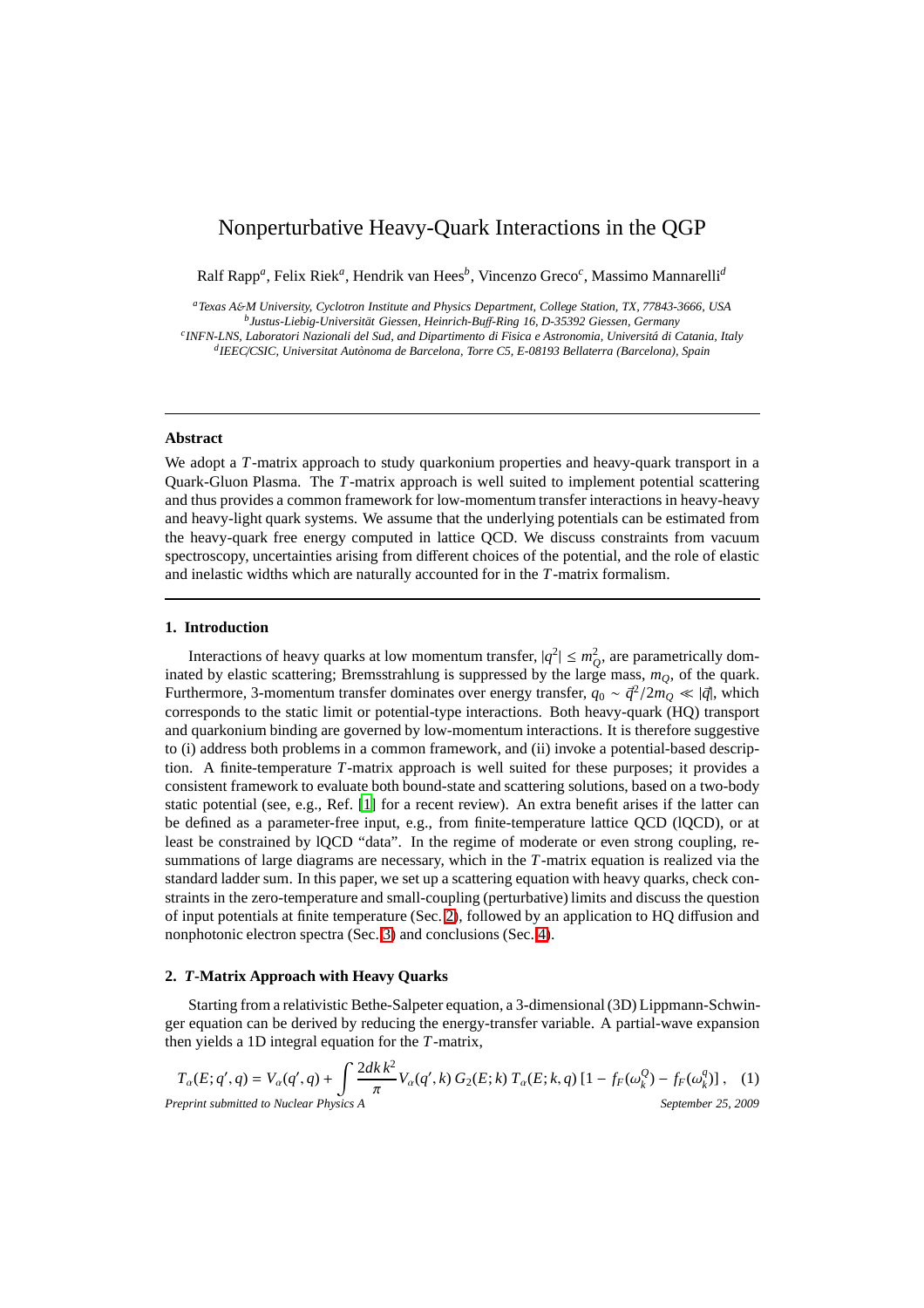

<span id="page-1-1"></span>Figure 1: Left: imaginary part of the *T*-matrix in vacuum for *S*-wave  $c\bar{q}$  (*D*, *D*<sup>\*</sup> mesons) and  $c\bar{c}$  ( $\eta_c$ , *J*/ $\psi$  mesons) channels using a  $T=0$  HQ free (=internal) energy with string breaking at  $r_{sb}=1.2$  fm [\[3\]](#page-3-2). Right: comparison of the heavy-light quark cross section in LO pQCD with the Born term of a *T*-matrix calculation with screenend Yukawa potential.

in a given quantum-number channel  $\alpha$ . The concrete form of the intermediate 2-particle propagator, *G*2, depends on the reduction scheme; applications to the the nuclear many-body problem or to quark scattering in the QGP [\[2](#page-3-3)] yield rather robust results.

In the HQ sector in vacuum, potential models have been established as the proper realization of low-energy QCD. The underlying potential is identified with the HQ free energy computed in lQCD (and agrees well with the phenomenological Cornell potential). As a first application, we inject this potential [\[3\]](#page-3-2) (subtracted at a typical string-breaking scale of  $r_{sb}=1.2$  fm and Fourier-transformed) into Eq. [\(1\)](#page-0-1) to compute the vacuum spectrum in the *S*-wave  $Q$ - $\bar{Q}$  and  $Q$ - $\bar{q}$  channels. With bare HQ masses of  $m_{c,b}^0$  = 1.4, 4.75 GeV and a light-quark mass of  $m_q$  = 0.35 GeV, the *D*, *B*, *J*/ $\psi$  and  $\psi'$  as well as Υ, Υ' and Υ'' states are reproduced within an accuracy of ~0.1 GeV (spinspin interactions, of order  $1/m<sub>O</sub>$ , are neglected here), cf. left panel of Fig. [1.](#page-1-1)

For applications to HQ spectra in heavy-ion collisions it is important to check the highenergy and perturbative limit of the *T*-matrix. To this end we compare in the right panel of Fig. [1](#page-1-1) two calculations for the  $c$ - $\bar{q}$  cross section: (i) a leading-order (LO) perturbative QCD (pQCD) calculation with a screened one-gluon exchange propagator  $1/(q^2 - \mu_D^2)$ ; (ii) the Born approximation to the *T*-matrix using a Yukawa potential (including a Breit correction to account for color-magnetic interactions [\[5](#page-3-4)]) with identical Debye-mass  $(\mu_D = gT)$  and strong coupling as in (i). The agreement is within ∼20% and shows that the Born term of the *T*-matrix is consistent with pQCD at high energies ( $T(E_{cm}) \rightarrow V(E_{cm})$  for large  $E_{cm}$ , see Ref. [\[6](#page-3-5)]).

In Fig. [2](#page-2-0) we summarize our results for the in-medium *T*-matrices in the open and hidden charm sector. If the potential is identified with the singlet free energy computed in thermal lQCD, the effects are rather weak: at 1.2 *T<sup>c</sup>* the charmonium ground-state is about to become unbound while in the *D*-meson sector only a moderate threshold enhancement is visible; at 1.8  $T_c$  little strength is left even at threshold. However, if the corresponding internal energy is employed, the charmonium bound state is still (slightly) bound at  $1.2(1.8)T_c$ , while the *D*-meson channel exhibits an appreciable (moderate) "Feshbach resonance" at threshold [\[7\]](#page-3-6).

#### <span id="page-1-0"></span>**3. Heavy-Quark Di**ff**usion in QGP**

The coupling of heavy quarks to the expanding medium in heavy-ion collisions is a direct means to extract transport properties of the QGP. E.g., the degree of *c*-quark thermalization ap-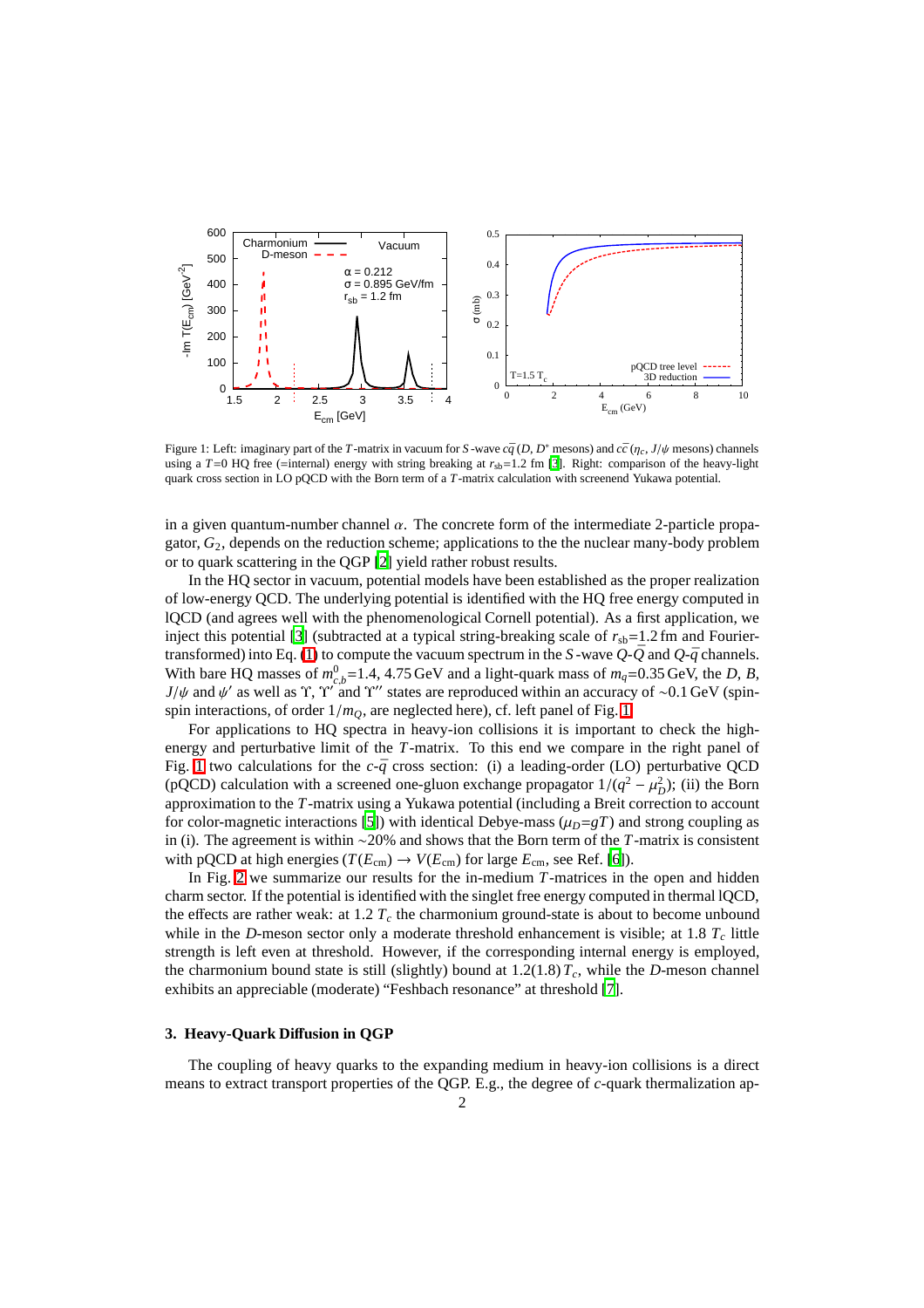

Figure 2: Imaginary parts of the  $c$ - $\bar{q}$  and  $c$ - $\bar{c}$  *S*-wave *T*-matrices in the QGP at  $T=1.2 T_c$  (left) and 1.8  $T_c$  (right) using potentials corresponding to the lQCD free (dashed lines) or internal (solid lines) energy [\[4](#page-3-7)]; vertical lines indicate the quark-antiquark thresholds, 2*m<sup>Q</sup>* and *mQ*+*mq*; a single-quark width of 0.2 GeV is used in the 2-particle propagator, *G*2.

<span id="page-2-0"></span>

<span id="page-2-1"></span>Figure 3: Left: spatial *c*-quark diffusion constant in the *T*-matrix approach [\[7\]](#page-3-6), effective resonance model [\[8](#page-3-8)] and LO pQCD (α*s*=0.4) [\[9\]](#page-3-9). Right: comparison of semiletponic *e* <sup>±</sup> RHIC data [\[10](#page-3-10), [11](#page-3-11)] to relativistic Langevin simulations for *c* and *b* quarks using *T*-matrix+pQCD interactions in an expanding QGP (including hadronization into *D*-/*B*-mesons and subsequent 3-body decays); solid and dash-dotted lines are obtained with different lQCD internal energies; the dashed line is computed without coalescence contributions.

pears to be high but not complete [\[10](#page-3-10), [11](#page-3-11)], thus enabling a quantitative determination of the thermal relaxation time,  $\tau_c$  (i.e., the latter is comparable to the QGP lifetime). The large HQ mass enables to compute transport coefficients within a Fokker-Planck equation. These are readily calculated using in-medium heavy-light quark *T*-matrices [\[7\]](#page-3-6). The resulting spatial diffusion coefficient (related to the thermal relaxation time by  $D_s = \tau_Q T/m_Q$ ), is compared to other approaches in the left panel of Fig. [3.](#page-2-1) Close to *Tc*, the value of *D<sup>s</sup>* in the *T*-matrix approach (with internal energy as potential) is about a factor of 4-5 smaller than a LO pQCD calculation (with  $\alpha_s$ =0.4), but comparable to an effective *D*-meson resonance model [\[8\]](#page-3-8). The increase of  $D_s$  with temperature within the *T*-matrix calculations is due to a decreasing interaction strength caused by